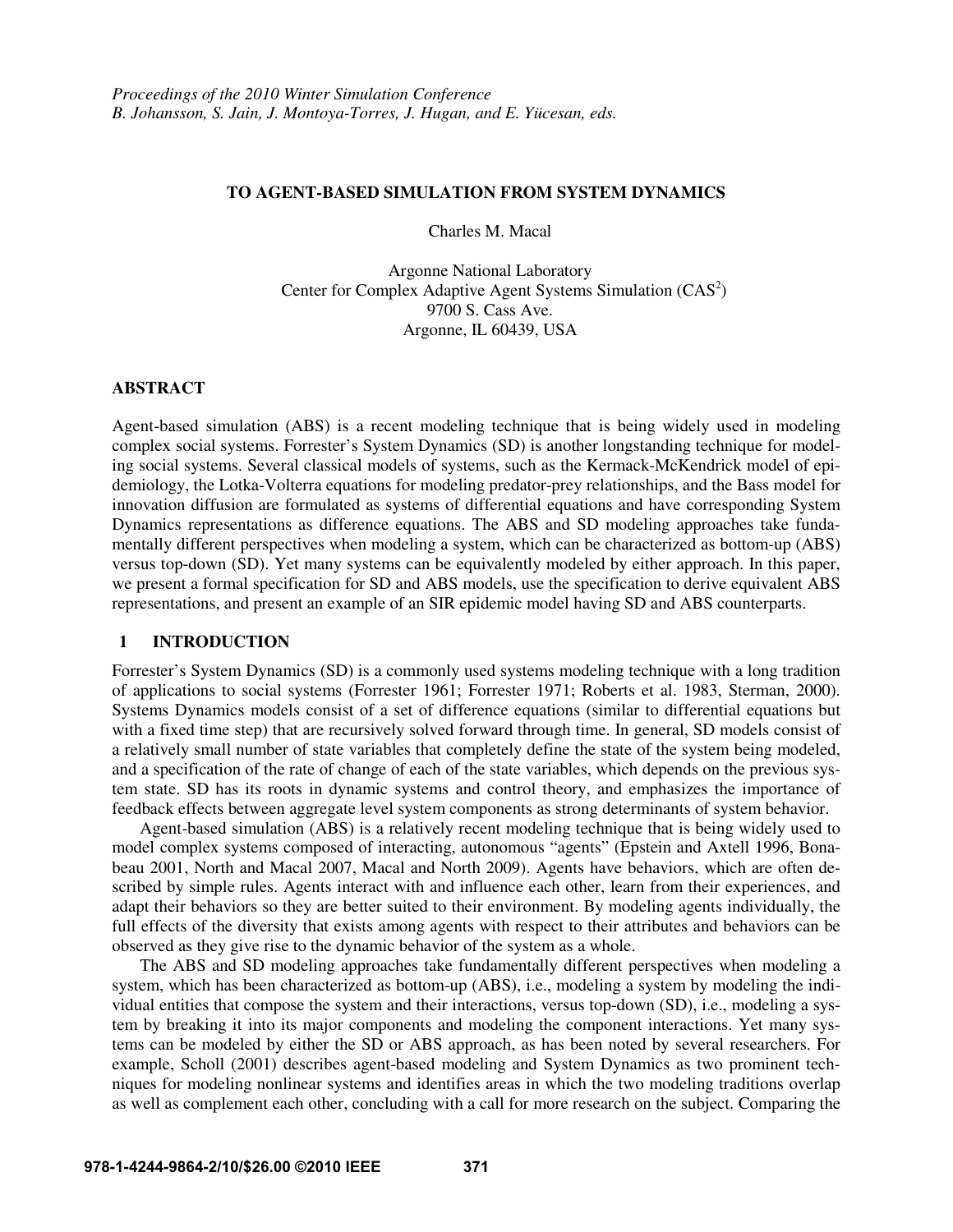SD and ABS approaches to modeling the same problem has been addressed by Parunack (1998) in modeling supply chains, Marin et al. (2006) in work force modeling, and Norlin (2007) in modeling ecologies, among others.

 Several classical system models, such as the Kermack-McKendrick model of epidemic dynamics (Kermack and McKendrick 1927), the Lotka-Volterra equations for modeling predator-prey relationships, the Bass model for innovation diffusion, chemical kinetics models, and many others are formulated as systems of ordinary differential equations and have corresponding System Dynamics representations as difference equations. It is well-known that the Kermack-McKendrick model in particular can be formulated as an agent-based simulation also, and produces similar results to an SD formulation (Bagni et al. 2002, Borshchev and Filippov 2004, Wakeland et al. 2004, Epstein et al. 2008, Rahmandad and Sterman 2008). In this paper, we elaborate on this similarity and describe the specifics of how to transform a System Dynamics model into an "equivalent" ABS model. By equivalent, we mean that both models represent the same system down to its detailed specifications using the fullest capabilities that each approach can provide. The equivalent SD and AB models are different in form and do not necessarily produce the same numerical results given identical assumptions. We will illustrate and elaborate on this equivalency by describing how to transform the Kermack-McKendrick SIR model of epidemic dynamics into an agent-based simulation of the same system. The transformation process is a general one, however, and should be applicable to any SD model that has strong component, or agent, interactions.

 This paper is organized as follows. In Section 2 we provide useful definitions of SD models and the subset of the type of agent-based models considered in this paper. Section 3 describes the procedure for transforming an SD model into two equivalent ABS representations. Section 4 presents comparative model results, and we conclude with directions for further work in the area.

# **2 DEFINITIONS OF SD AND ABS MODELS**

In this section we demonstrate the equivalence between a certain kind of agent-based model and a System Dynamics version of the model. First we establish a formalism for the two approaches.

#### **2.1 Definition of System Dynamics Model**

We formally define a System Dynamics model, SDM, as a triple:

$$
SDM = \{S_t, R_t(S_{t-1}), T\}
$$

where:  $S_t$  is the set of state variables at time t,  $R_t(S)$  is the set of rate variables at time t, dependent on the state variables from the previous one (or possibly more) time periods, and T is the "temporal" simulation engine, the mechanism that steps the model through time. T is logically simplistic in that it simply implements updating the simulation time (the simulation clock) from time t to (t+∆t) and updating the values of the state and rate variables. The standard SD specification also includes "auxiliary" equations and variables defined for convenience by partitioning the space of rate variables. For purposes of this discussion, we assume the state equations are in reduced form, devoid of auxiliary variables and auxiliary equations. Implicitly throughout, we also assume that the SD models of interest here are ones that include some elements of decision making behavior, as opposed to models of purely physical processes, such as models of world weather systems or climate dynamics. Such SD models allow comparisons to be made with agentbased models.

Solving a System Dynamics model is equivalent to solving a set of ordinary differential equations using the forward Euler method in which the step size, ∆t, is set to one (Ascher and Petzold 1998). In general, the solution of a set of difference equations, such as comprising a System Dynamics model, is not equivalent to a solution obtained for the corresponding differential equation model, but there special cases exist in which the equivalence does hold (Mickens 2002, Letellier et al. 2004). We make these comparisons for the SIR epidemic model addressed later in the paper.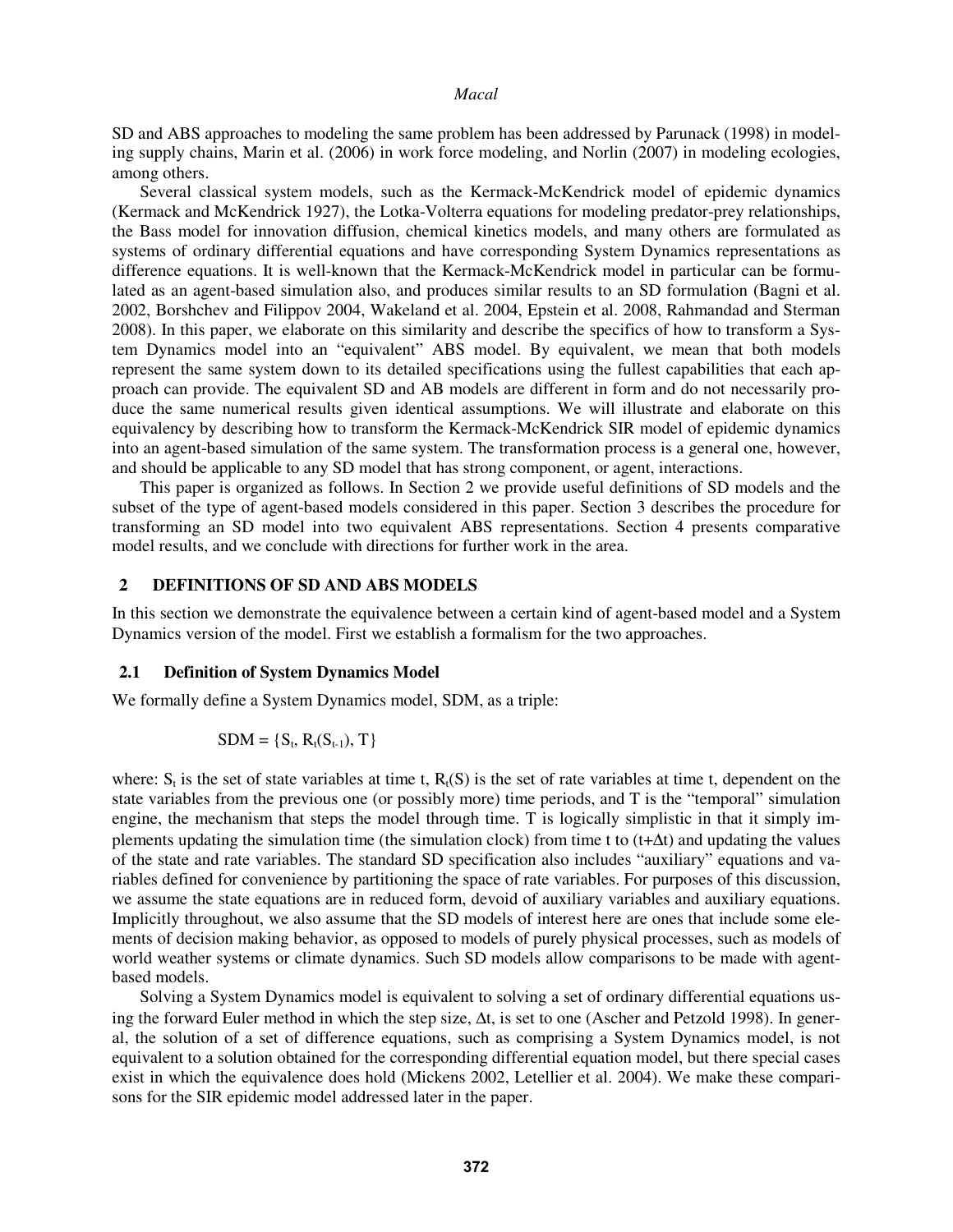### **2.2 Definition of Agent**

Although there is not universal agreement on the definition of an agent, in part because it depends on the use of the model, from a practical modeling standpoint, agents have certain essential characteristics to qualify as agents (Macal and North 2010):

- An agent is a self-contained, modular, and uniquely identifiable individual. The modularity requirement implies that an agent has a boundary and one can easily determine whether something is part of an agent, is not part of an agent, or is a shared attribute.
- An agent is autonomous and self-directed. An agent can function independently in its environment and in its interactions with other agents, at least over a limited range of situations that are of interest in the model. An agent has behaviors that relate information sensed by the agent to its decisions and actions.
- An agent has a state that varies over time. Just as a system has a state consisting of the collection of its state variables, an agent also has a state that represents the essential variables associated with its current situation. An agent's state consists of a set or subset of its attributes. The state of an agent-based model is the collective states of all the agents along with the state of the environment. An agent's behaviors are conditioned on its state.
- An agent is social, having dynamic interactions with other agents that influence its behavior.

 Agents may also have other optional but useful characteristics, such as being adaptive, goal-directed, and heterogeneous across the population of agents. For the purposes of the models discussed in this paper, in addition to the essential characteristics noted above, only the heterogeneity aspect of agents is needed.

# **2.3 Definition of Agent-based Model**

We define an Agent-based Simulation model, ABSM, as a triple:

$$
ABSM = \{A_t, M(A_{t-1})_t, I\},\
$$

where: A<sub>t</sub> is the set of agents including their states at time t,  $M(A_{t-1})$  is the set of mechanisms that operate on the agents in groups or individually at time t, which is specified as dependent on the states of the agents from the previous time period(s), and I is the agent interaction protocol. An example of I would be the procedure for determining which agents act and interact at any point in time. It should be noted that this particular specification ABSM is not meant to be a completely general specification for all ABS; here, we only consider the subclass of ABS in which agent actions and interactions occur at fixed time intervals (i.e., time-stepped simulation) for purposes of more direct comparison with the SD approach. A more general agent interaction protocol would be one in which agents actions and interactions occur in response to certain endogenous conditions in the simulation. There are many agent-based simulation in which these complexities are essential parts of the agent model.

 We next state a formal result on the relationship between SD and ABS models reproduced from Macal (2006).

# **2.4 Equivalence Theorem**

Agency Theorem for Systems Dynamics: Let S be the set of all System Dynamics models  $SDM = \{S_t,$  $R_t(S_{t-1}),$  T} and let  $S_{t+1}$  = ESDM[S<sub>t</sub>] be the equivalent iterated map representation for SDM. Assume ESDM is invertible. Let A be the set of all Agent-based Simulation models  $\text{ABS} = \{A_t, M_t(A_{t-1}), I\}$ . Then, S is a strict subset of A such that  $S \ A$ .

Proof: First, we note that assuming invertibility of ESDM, any system of state and rate equations can be resolved explicitly for the subset of variables that are agent decision variables as functions of the remain-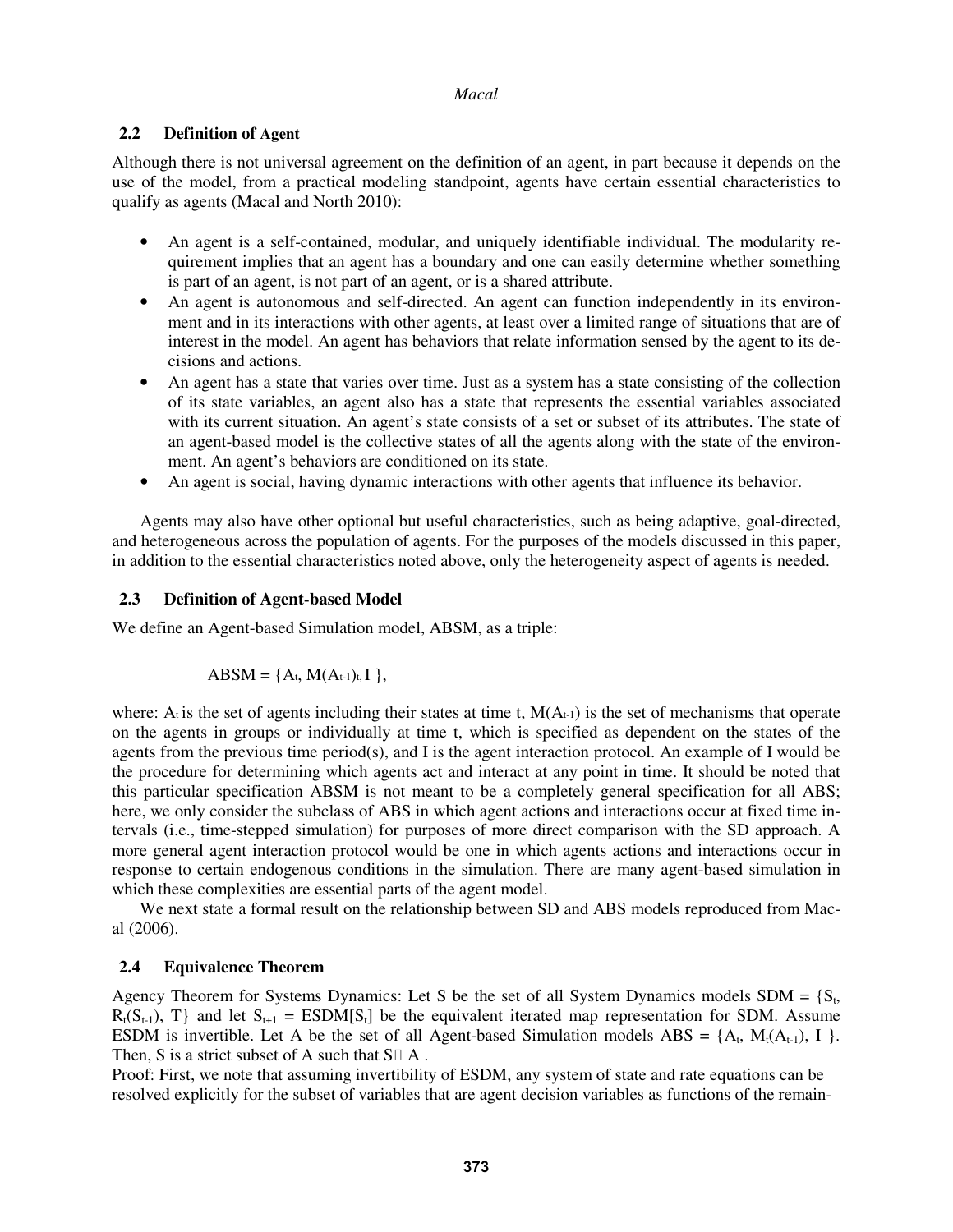ing system state variables. If agent decision variables are not explicitly defined, they may be introduced into the model through the use of auxiliary variables. To prove the theorem it suffices to note that the set of agent interaction mechanisms that define agent interactions at specific discrete times, I, includes the time advancement mechanism T.

 The theorem simply states that every well formulated SD model has an equivalent formulation as an ABS model of the class of time-stepped ABS models considered here. In the following section, we derive two corresponding agent-based models from an SD formulation of the Kermack-McKendrick SIR model.

#### **3 TRANSFORMING AN SD MODEL INTO AN EQUIVALENT ABS**

#### **3.1 The SIR Model**

The SIR model was originally proposed by Kermack and McKendrick (1927) and has been used widely to understand and predict the spread of actual epidemics. The population is divided into three groups or compartments consisting of susceptible individuals, denoted by S, infected individuals, denoted by I, and recovered individuals, denoted by R (thus S-I-R):

$$
\frac{dS}{dt} = -\beta SI/N
$$
  
\n
$$
\frac{dI}{dt} = \beta SI/N - \gamma I
$$
  
\n
$$
\frac{dR}{dt} = \gamma I
$$
  
\nInitial conditions:  $S_0 = N - 1, I_0 = 1, R_0 = 0$ .

where  $\beta$  is related to the number of contacts an individual has with other individuals and the likelihood that an infected individuals transmits the infection to a susceptible individual upon contact,  $\gamma$  is the rate at which infected individuals recover from an infection, which is taken as  $1/($ mean duration of illness), and N is the population size, assumed to be constant in this basic representation. In the standard SIR model, the initial conditions for the population consist of one infected individual and no recovereds.

 The SIR model is also referred to as the homogeneous mixing model because of three implicit assumptions in the formulation: 1) the population is fully mixed, meaning that individuals with whom a susceptible individual has contacts are chosen at random from the whole population, 2) all individuals have approximately the same number of contacts in the same period of time, and 3) all contacts transmit the disease with the same probability. All infected individuals are assumed to transmit the disease to the same number of people, and the all susceptible people have the same chance of becoming infected. A number called the basic reproduction number R0, which is the initial value of dI/dt, is often used to indicate the initial severity of an epidemic.

 Equation system (1) represents the number of susceptibles that become infected in the time interval ∆t. Let ∆S be the number of susceptibles becoming infected in ∆t. Then, ∆S = (number of susceptibles, S) × Pr[Susceptible becomes infected in ∆t], where Pr[Susceptible becomes infected] = Pr[Susceptible contacts an infected]  $\times$  Pr[infection is transmitted from an Infected to a Susceptible upon contact], where Pr[Susceptible contacts an infected] = (Number of contacts per individual)  $\times$  Pr[A contacted individual is infected], where  $Pr[A$  contacted individual is infected] = I / (Number of individuals in the population, N).

Therefore,  $\Delta S$  = (Number of susceptibles, S) × (Number of contacts per individual) × I / (Number of individuals in population,  $N$ )  $\times$  Pr[infection is transmitted from an infected individual to a susceptible individual upon contact]  $\Delta S = S \times$  (number of contacts per individual)  $\times$  I / N  $\times$  Pr[infection is transmitted from an infected individual to a susceptible individual upon contact]  $\Delta S = (Number of contacts per indi-1)$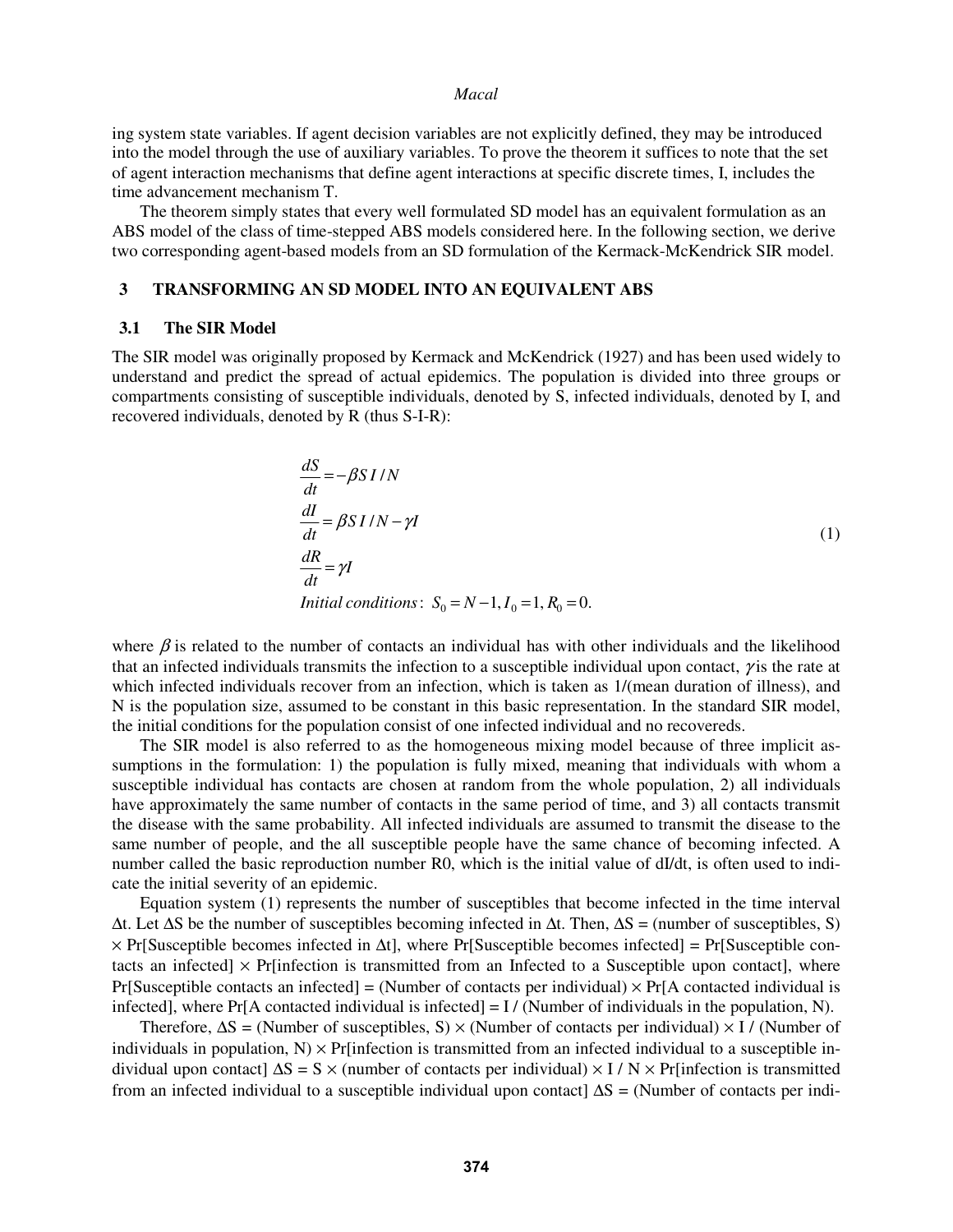vidual) × Pr[infection is transmitted from an infected individual to a susceptible individual upon contact]  $\times$  S I / N.

Hence, as noted by Sterman (2000),  $\beta$  in (1) is a composite of two factors, the number of contacts per individual,  $\beta_c$ , and the probability that the infection is transmitted from an infected individual to a susceptible individual upon contact,  $\beta_l$ , as in:

$$
\beta = \beta_c \beta_i \tag{2}
$$

Whereas, in (2) the composite of  $\beta_c$  and  $\beta_i$  appears in the standard SIR model (1),  $\beta_c$  and  $\beta_i$  are treated separately in the agent-based SIR model, Model 2, as described below.

Note, in this derivation the number of contacts per individual is assumed to be a constant for all disease states. That is, an infected individual has as many contacts with others as does a susceptible individual. For a constant population size,  $N = S + I + R$ . The output of a typical solution of the SIR model in (1) is shown in Figure 1. The three population states (numbers of susceptible, infected, and recovered individuals) are shown as they vary over time. The output shows an epidemic, as the entire population of agents becomes infected and the number of susceptible individuals declines to zero over the course of the simulation. Note, the smooth nature of the curves due to the deterministic nature of the model and the meanfield characterizations of agent interactions. Key statistics that one might be interested in from such a simulation are the peak number of infected individuals and the time at which the peak occurs. For this simulation run with a population size of 1000, the peak number of infected individuals is 593 occurs at time 21.



Figure 1: Typical SIR model solution showing progression of population disease states for susceptible, infected, and recovered compartments. In this example, the entire population becomes infected and eventually recovers.

### **3.2 The System Dynamics SIR Model**

The System Dynamics version of the SIR model is derived by substituting into (1):

$$
\frac{dS}{dt} = \frac{\Delta S_{t+1} - \Delta S_t}{\Delta t}
$$

which results in a system of difference equations: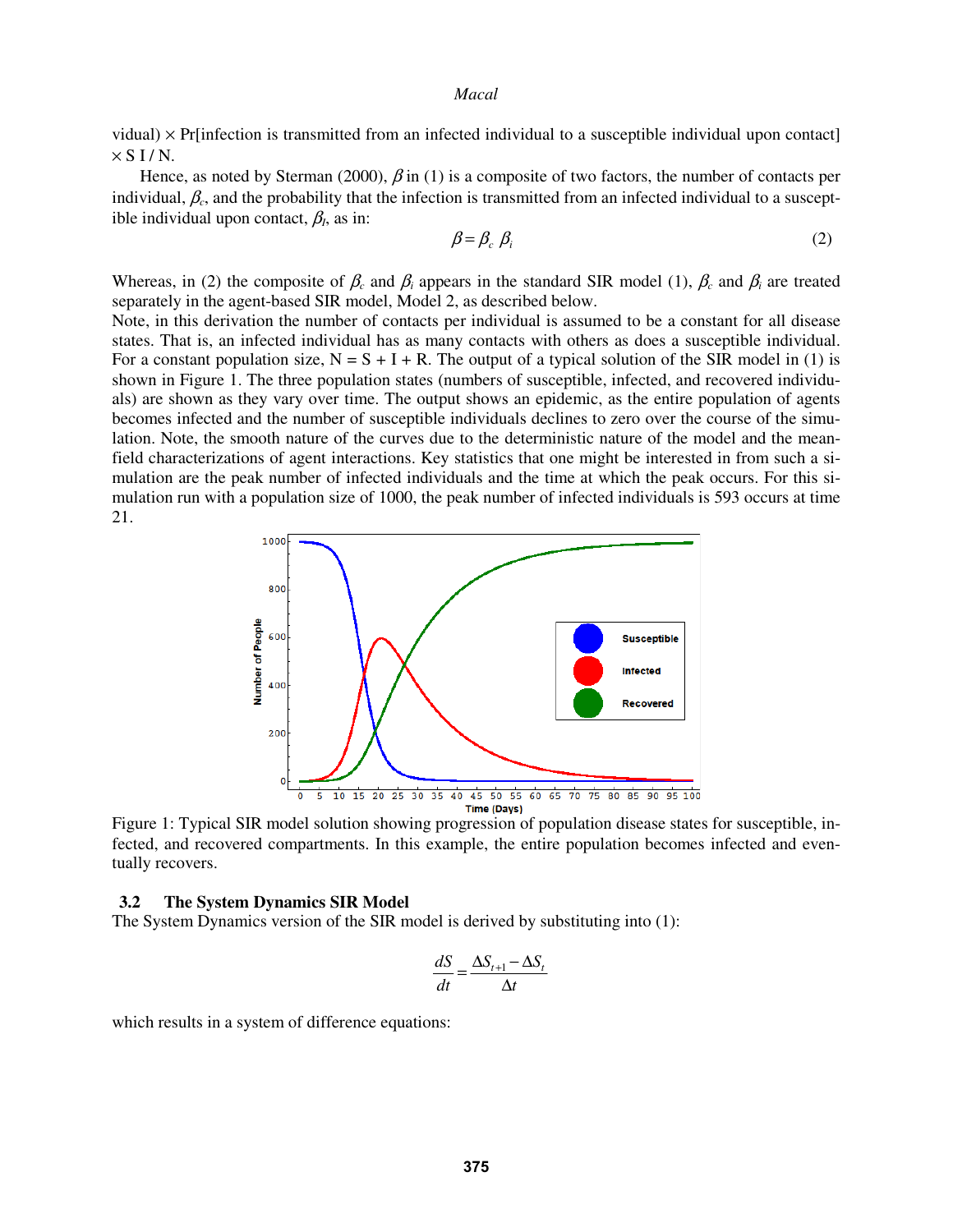```
Macal
```

$$
S_{t+1} = S_t - (\beta S_t I_t / N) \Delta t
$$
  
\n
$$
I_{t+1} = I_t + (\beta S_t I_t / N - \gamma I_t) \Delta t
$$
  
\n
$$
R_{t+1} = R_t + (\gamma I_t) \Delta t
$$
  
\nInitial conditions:  $S_0 = N - 1, I_0 = 1, R_0 = 0$ . (3)

System (3) has a solution for  $\Delta t = 1$ , which is a common setting for a System Dynamics model, that is reasonably close to the solution of the original differential equation system (1); and as  $\Delta t \rightarrow 0$ , the solution of (3) approaches the solution of (1). For small  $\Delta t$ , solving (3) recursively for t = 0, 1, 2,... is equivalent to applying the forward-Euler method to (1), a common method of solving ordinary differential equations numerically.

### **3.3 Agent-based SIR Model 1**

We will consider two formulations of the agent-based SIR model, the compartmentalized ABS model, Model 1, and the individual-based ABS SIR Model, Model 2. Model 1 is something of a "naïve" agentbased model. Although the agents in Model 1 satisfy the criteria for it to be an agent-based model as stated in Section 2.2 and provides equivalent results to the SD model (results from all models are compared below), it provides no additional information or implementation advantages over the SD model. It is included here for the sake of illustration. (Model 2 is a fully individual-based agent model and provides additional information over the SD model.)

 In the following description, we specify the models in pseudo-code, taking a decidedly objectoriented programming approach, in which agent types are defined as classes. Agent interactions are specified by methods defined at the class level. Methods operate on the agent instances in the corresponding agent classes to model agent interactions (in the case of the SIR model agent interactions are contacts) and to update the agent states through time.

 For Model 1, we define two agent classes in pseudo-code consisting of the population, with population parameters, and agent compartments consisting of all individuals in a particular disease state:

```
Agent_Class = population[population_size, \beta_c, \beta_i, \gamma]
Agent Class = agentCompartment [agent disease state (compartment),
                    number_of_individuals_in_compartment]
```
For agent compartments, the *state of an agent* at any time is the number of agents in the particular disease state. The agent compartment state is the only information in the model that is dynamically updated. All other parameters are static.

 Based on the agent class definitions above, there is one population instance, with total population N, and three agent compartment instances, corresponding to disease states S, I, and R:

```
Population = population[N, \beta_c, \beta_i, \gamma]
Susceptible Agent = agent ['S'', N-1]Infected_Agent = agent['I'', 1]Recovered_Agent = agent[''R'', 0]
```
 We define the following class-specific methods that operate on the instances, one method per term in the disease state transition equations, to complete the model specification. The following pseudo-code defines these methods.

```
Method Susceptible To Infected (remove \betaIS/N individuals from S)=(
```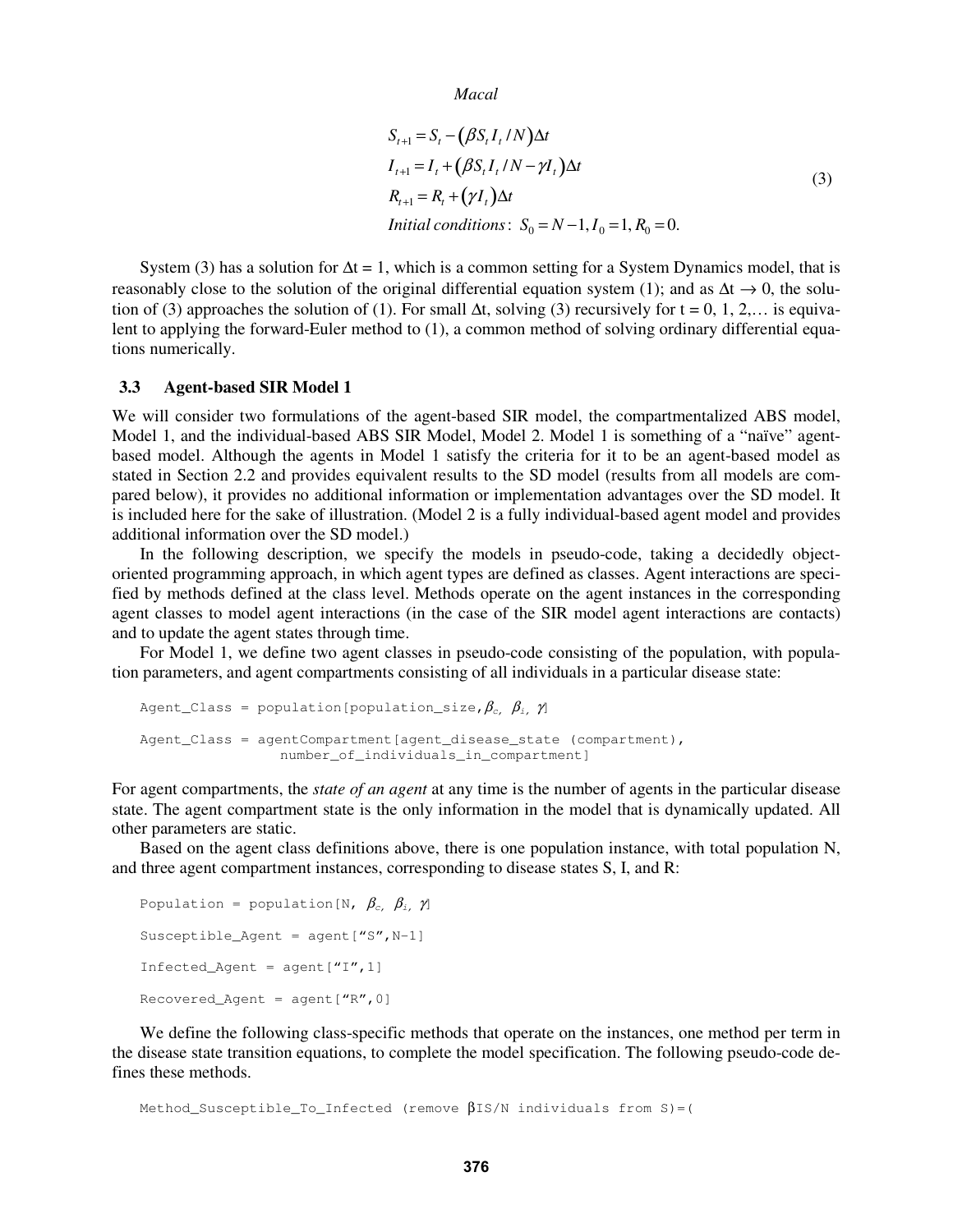```
 setNumberOfIndividualsInCompartment[Susceptible_Agent] = getNumberOfIndividual-
   sInCompartment[Susceptible_Agent] - getβ[Population] * getNumberOfIndividualsIn-
   Compartment[Susceptible_Agent]* getNumberOfIndividualsInCompart-
   ment[Infected_Agent] / getN[Population] 
\lambdaMethod_Infected_From_Susceptible (add \betaIS/N individuals to I)=(
    incrementNumberOfIndividualsInInfectedCompartment1 = getNumberOfIndividualsIn-
   Compartment[Infected_Agent] + getβ[Population] * getNumberOfIndividualsInCom-
   partment[Susceptible_Agent]* getNumberOfIndividualsInCompart-
   ment[Infected_Agent] / getN[Population] 
) 
Method_Infected_To_Recovered (remove γI individuals from I)=( 
    incrementNumberOfIndividualsInInfectedCompartment2 = getNumberOfIndividualsIn-
   Compartment[Infected _Agent] – getγ[Population] * getNumberOfIndividualsInCom-
   partment[Infected_Agent] 
\lambdaMethod_Recovered_From_Infected (add γI individuals to R)=( 
    setNumberOfIndividualsInCompartment[Recovered _Agent] = getNumberOfIndividual-
   sInCompartment[Recovered _Agent] + getγ[Population] * getNumberOfIndividualsIn-
   Compartment[Infected_Agent] 
) 
Method_Update_Infected(increment number of I individuals) =( 
    setNumberOfIndividualsInCompartment[Infected _Agent] = getNumberOfIndividual-
   sInCompartment[Infected _Agent] + incrementNumberOfIndividualsInInfectedCom-
   partment1+ incrementNumberOfIndividualsInInfectedCompartment2 
\lambda
```
 In the agent-based formulation Model 1, the methods essentially define agent compartment *behaviors,* but the behaviors are rather vacuous. For example, the behavior for the susceptible compartment agent, Method\_Susceptible\_To\_Infected, simply reduces the number of susceptible agents in the susceptible agent compartment. Implicit in this formulation is the connectivity between compartments. That is, S sends individuals to I, I receives individuals from S, I sends individuals to R, and R receives individuals from R.

 To complete the description of Model 1, we would set up a time-stepped simulation in which the methods operate on the agent instances at each time step and all the agent compartment states are updated.

We assert without proof that the ABS Model 1 produces exactly the same results for S, I, and R over time as does the SD model for a fixed-time step, ∆t, of length one.

 In addition, we note that ABS Model 1 is easily extensible to finer and finer levels of granularity with respect to the compartments specified. For example, one may want to include activity states (home, school, work, travel, etc.) as well as disease states for the agents and specify compartment-specific contact and transmission rates. One would then define activity-disease state compartments accordingly. Adding compartments to the model would correspond to adding equations to the SD formulation.

 If the transitions of agents between compartments are specified probabilistically, however, ABS Model 1 is readily extended to a be stochastic model. If compartment (state) transitions are probabilistic and not conditioned on past states, ABS Model 1 becomes a sort of Markov chain model. This is a modeling approach similar to that of Larsen (2007) for modeling heterogenous populations, and adopted by Aleman, Wibisono, and Schwartz (2009) in their recent agent-based model of pandemic influenza.

## **3.4 Agent-based SIR Model 2**

 For Model 2, we define a single agent class in pseudo-code that covers any individual in the population: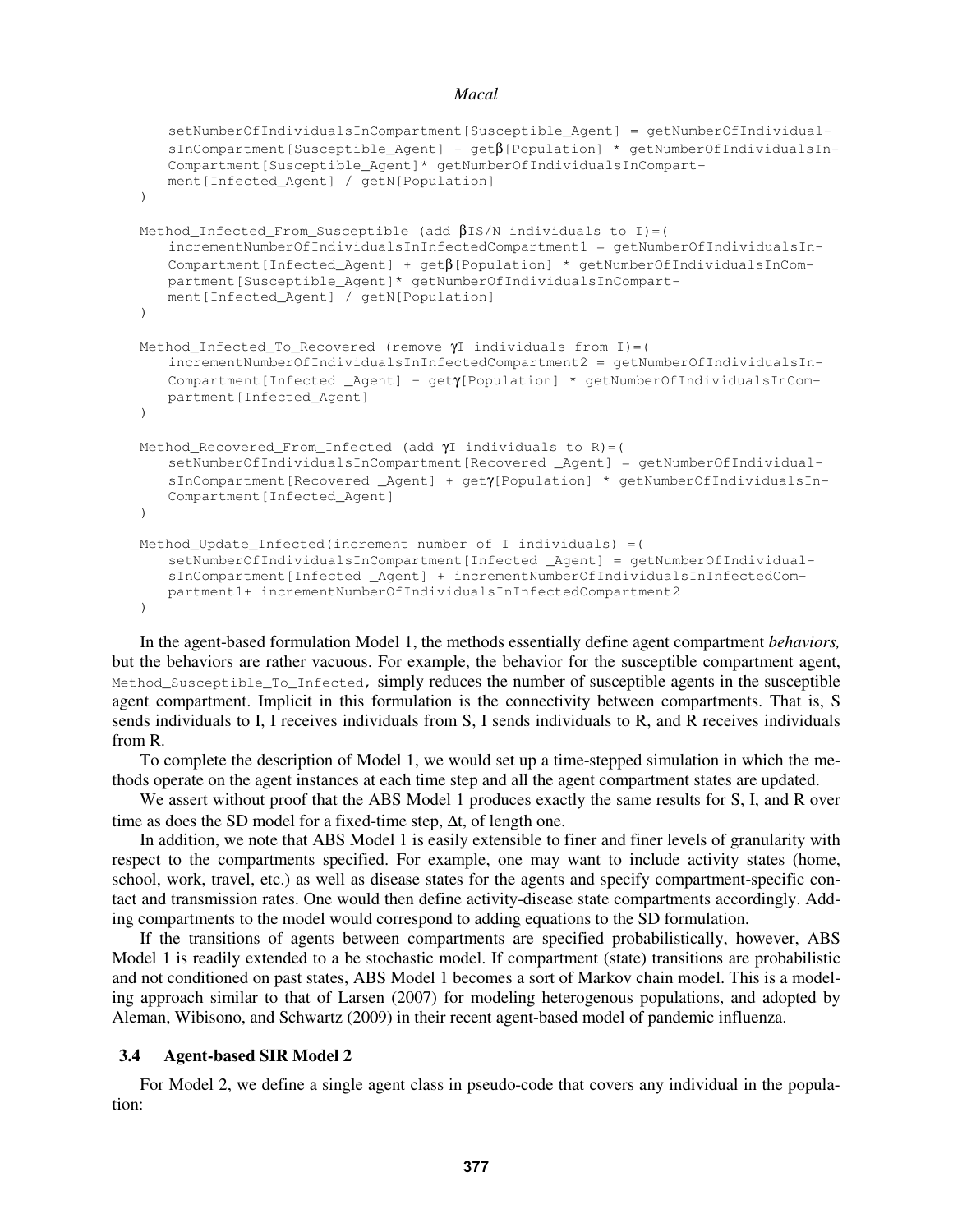```
Macal
```

```
Agent_Class = agent [agent_unique_identifier, agent_disease_state,
                  time_of_recovery (if agent is in disease state "I" or"R", if agent 
                  is in disease state "S" is ∞)]
```
 The *state of an agent* at any time is its particular disease state. The agent state is the only information in the model that is dynamically updated. All other parameters are static. Comparing with Model 1, in Model 2, the number of individuals in the population (in each disease state) is implied by the number of agents (in each disease state).

 Based on the agent class definitions above, there are N agent instances in various disease states of S, I, and R, where N is the total population size. For example, denoting a list of items as enclosed in braces, an example of agent instances at initial time  $t_0$  is:

```
Agents = { 
   agent ["agent 1", "I"],
   agent ["agent 2", "S"],
    agent["agent 3","S"], 
 … 
   agent ["agent N", "S"]
}
```
 In Model 2, the process for updating the agent states is more complex than in Model 1. At each time step, each agent's disease state is updated by application of the method Method Update Agent Disease State to each agent. The logic within the update method is shown in Figure 2.



Figure 2: Logic of update method in AB Model 2 for updating the agent disease states at each time step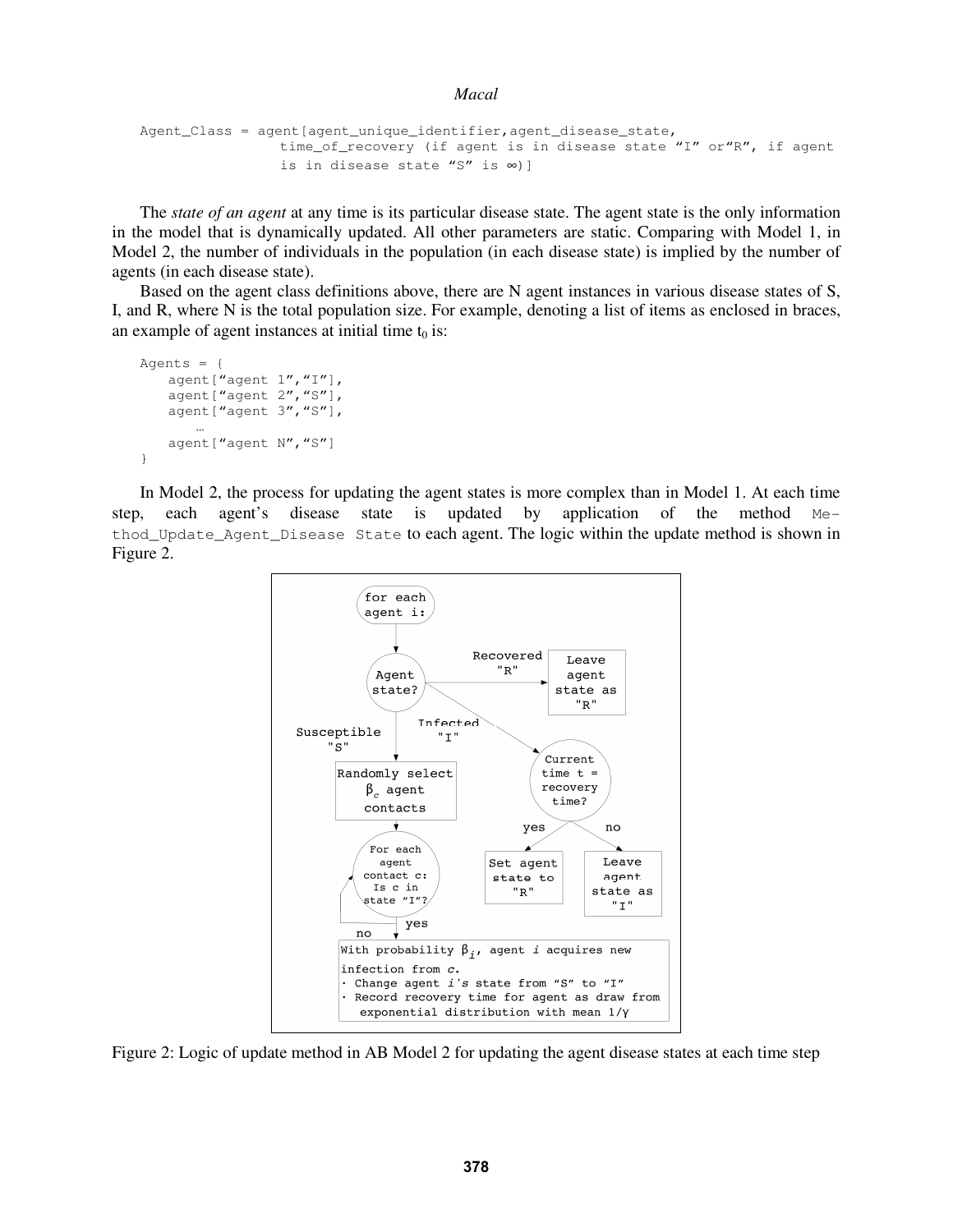### **4 RESULTS**

#### **4.1 Model Comparison**

In this section we compare the results from the differential equation, System Dynamics and agent-based SIR models. Figure 3 shows the comparison of the results for the number of infected individuals over time. Note the results from the modeling approaches are similar but not exact. The mean of the ABS Model 2 runs deviates considerably from the median results from Model 2 as well as the results from the other models. This is due to the fact that Model 2 is able to explicitly capture the inherent stochasticity of the system that is embedded in SIR formulation, specifically in the parameters  $\beta_{\alpha} \beta_{\beta}$  and  $\gamma$  that are treated as random variables in ABMS Model 2.



Figure 3: Comparison of model solutions for the SIR model

### **4.2 Stochastic Variability**

Model 2 is stochastic in nature, in contrast to the differential equation, System Dynamics and agent-based Model 1, which are all deterministic. The range of stochastic variation in the results of the agent-based Model 2 for the number of infected individuals is shown in Figure 4, and compared to the deterministic solutions from the other modeling approaches. There is sizable variation across the Model 2 runs. A 70% envelopes contains the results from both the differential equation and System Dynamics models.



Figure 4: Variability in number of infected individuals across 1000 runs of the ABS SIR Model 2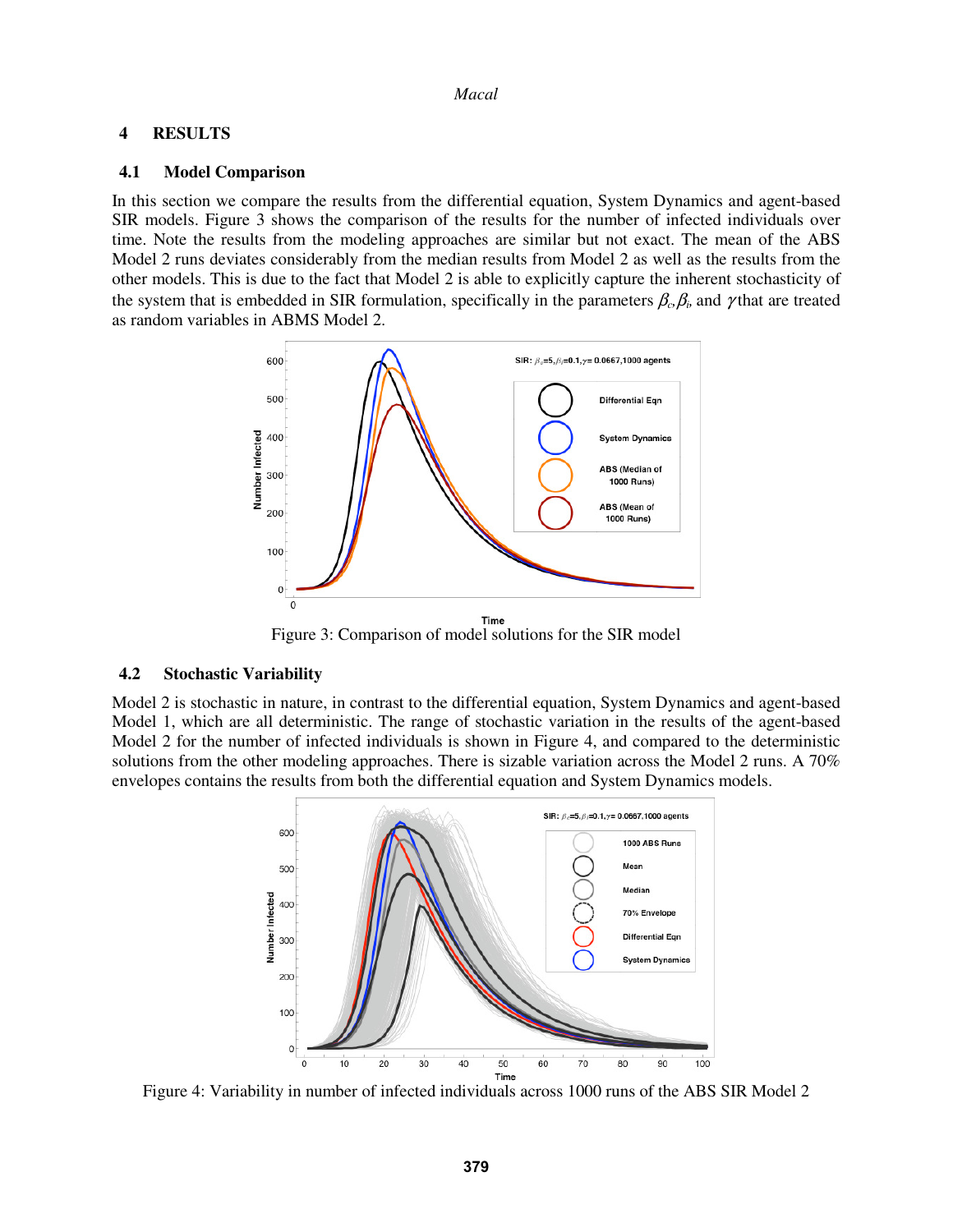Figures 5 and 6 further elaborate and explain these results. Figure 5 shows the distribution of the peak numbers of infected individuals is bi-modal. This is because in some simulation runs of Model 2, an epidemic does not occur. In a small but significant number of cases, the number of contacts and the number of infecteds are not large enough to cause an increasing number of infected individuals, and the number of infections dies away before time 10 (Figure 6).



Figure 5: Distribution of Peak Infected Individuals Figure 6: Distribution of Peak Infect Times



## **CONCLUSION**

In this paper we have shown how to translate a System Dynamics model, which is deterministic, into an equivalent time-stepped, stochastic agent-based simulation. Specifically, probabilistic elements in the System Dynamics model are identified, isolated and translated into probabilities that are used explicitly in the agent-based model. For the SIR epidemic model considered here, the two probabilities were related to agent contact and to agent transmission of infection. The equivalency of the model results is not exact in terms of numerical accuracy for the reasons noted. We have shown that the agent-based model is able to provide additional information over what the System Dynamics model provides due to the explicit stochastic nature of the agent-based model.

# **ACKNOWLEDGMENTS**

I would like to thank Andrew P. Wang for valuable research assistance and Vanja Dudic for discussions on epidemic modeling. This work was supported by the U.S. Department of Energy under contract number DE-AC02-06CH11357.

### **REFERENCES**

- Aleman, D. M., T. G. Wibisono, and B. Schwartz. 2009. Accounting for Individual Behaviors in a Pandemic Disease Spread Model. in *Proceedings of the 2009 Winter Simulation Conference*, ed. M. D. Rossetti, R. R. Hill, B. Johansson, A. Dunkin and R. G. Ingalls, 1977-1985. Piscataway, New Jersey: Institute of Electrical and Electronic Engineers, Inc.
- Ascher, U. M., and L. R. Petzold. 1998. *Computer methods for ordinary differential equations and differential-algebraic equations.* SIAM: Society for Industrial and Applied Mathematics.
- Bagni, R., R. Berchi and P. Cariello. 2002. A comparison of simulation models applied to epidemics, *Journal of Artificial Societies and Social Simulation* 5(3). http://jasss.soc.surrey.ac.uk/5/3/5.html.
- Bonabeau, E. 2001. Agent-based modeling: methods and techniques for simulating human systems. In *Proceedings of National Academy of Sciences* 99(3): 7280-7287.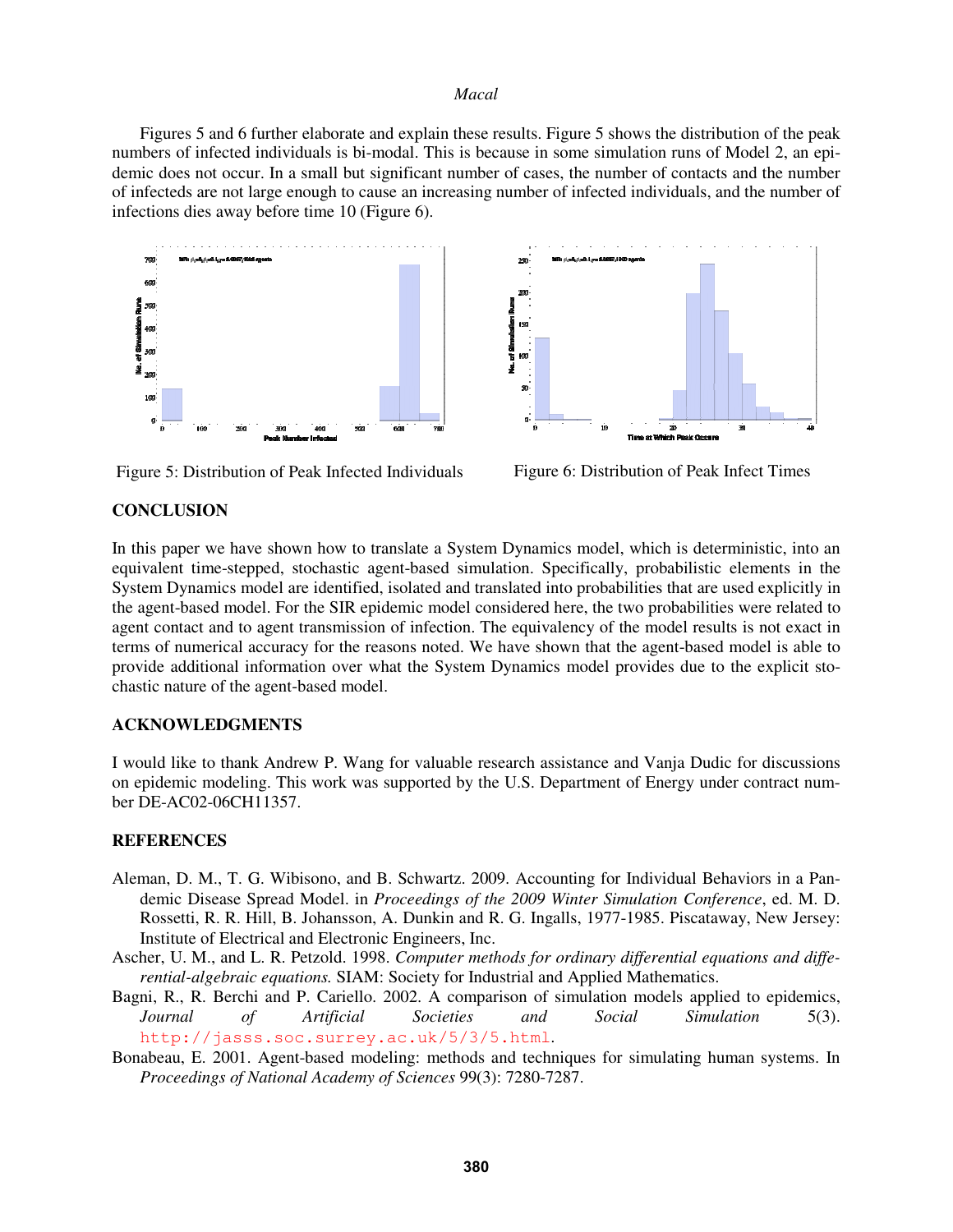- Borshchev, A., and A. Filippov. 2004. From system dynamics and discrete event to practical agent based modeling: reasons, techniques, tools. *The 22nd International Conference of the System Dynamics Society*, July 25-29, 2004, Oxford, England.
- Epstein, J. M. and R. Axtell, 1996, *Growing artificial societies: social science from the bottom up,* MIT Press: Cambridge, MA.
- Epstein, J. M., J. Parker, et al. 2008. Coupled contagion dynamics of fear and disease: mathematical and computational explorations. *PLoS ONE* 3(12): e3955.
- Forrester, J. W., 1961. *Industrial dynamics*, MIT Press: Cambridge, MA.
- Forrester, J. W., 1971. *Principles of systems*, Wright-Allen Press (available from Pegasus Communications: Waltham, MA): Cambridge, MA.
- Kermack, W. O. and A. G. McKendrick. 1927. Contributions to the mathematical theory of epidemics. *Proc*. *Roy. Soc.,* To 15, (Part I, 1927).
- Larson, R. 2007. Simple models of influenza progression within a heterogeneous population. *Operations Research* 55 (3): 399–412.
- Letellier, C., S. Elaydi, L. A. Aguirre, and A. Alaoui. 2004. Difference equations versus differential equations, a possible equivalence for the Rössler system? *Physica D*. 195:29-49.
- Macal, C., 2006. Methodological comparison of agent-based and system dynamics simulation, *Proc. 2006 North American Association for Computational Social and Organizational Science (NAACSOS)* Conference, South Bend, IN, June 22–24, available on CD.
- Macal, C., and M. J. North. 2009. Agent-based modeling and simulation, in *Proceedings of the 2009 Winter Simulation Conference*, ed. M. D. Rossetti, R. R. Hill, B. Johansson, A. Dunkin and R. G. Ingalls, 86-98, Piscataway, New Jersey: Institute of Electrical and Electronic Engineers, Inc.
- Marin, M., Y. Zhu, P. T. Meade, M. Sargent, and J. Warren. 2006. In *Proceedings of the 2006 Winter Simulation Conference*, eds. L. R. Perrone, F. P. Wieland, J. Liu, B. G. Lawson, D. M. Nicol, and R. M. Fujimoto, 667-671. Piscataway, New Jersey: Institute of Electrical and Electronics Engineers, Inc.
- Mickens, R. E. 2002. Nonstandard finite difference schemes for differential equations, *J. Diff. Eqns. Appl.* 8(9):823–947.
- Norling, E. 2007. Contrasting a system dynamics model and an agent-based model of food web evolution. in *Multi-Agent-Based Simulation VII*. pp. 57-68. Lecture Notes in Computer Science, Springer Berlin / Heidelberg. Volume 4442/2007.
- North, M. J., and C. M. Macal. 2007. *Managing business complexity: discovering strategic solutions with agent-based modeling and simulation*, Oxford University Press: Oxford, U.K.
- North, M. J., C. M. Macal. 2009. Agent-based modeling and systems dynamics model reproduction, *International Journal of Simulation Process Modeling* 5(3): 256-271.
- Parunak, H. V. D., R. Savit, and R. L. Riolo, Agent-based modeling vs. equation-based modeling: a case study and users' guide. *Proceedings of Workshop on Modeling Agent Based Systems (MABS98)*, Paris, 1998.
- Rahmandad, H., and J. Sterman. 2008. Heterogeneity and network structure in the dynamics of diffusion: comparing agent-based and differential equation models. *Management Science*. 54(5): 998–1014.
- Roberts, N., D. Anderson, R. Deal, M. Garet, and W. Schaffer. 1983. Introduction to computer simulation:a system dynamics modeling approach. Addision-Wesley.
- Scholl, H. J. 2001. Agent based and system dynamics modeling: a call for cross study and joint research, *34th Annual Hawaii International Conference on System Sciences* ( HICSS-34)-Volume 3, pp. 3003.
- Sterman, J. D., 2000, *Business Dynamics: Systems Thinking and Modeling for a Complex World,* Boston: Irwin McGraw-Hill.
- Wakeland, W. W., and E. J. Gallaher, L, M. Macovsky, and C. A. Aktipis. 2004. A comparison of system dynamics and agent-based simulation applied to the study of cellular receptor dynamics. *37th Annual Hawaii International Conference on System Sciences* ( HICSS-37).